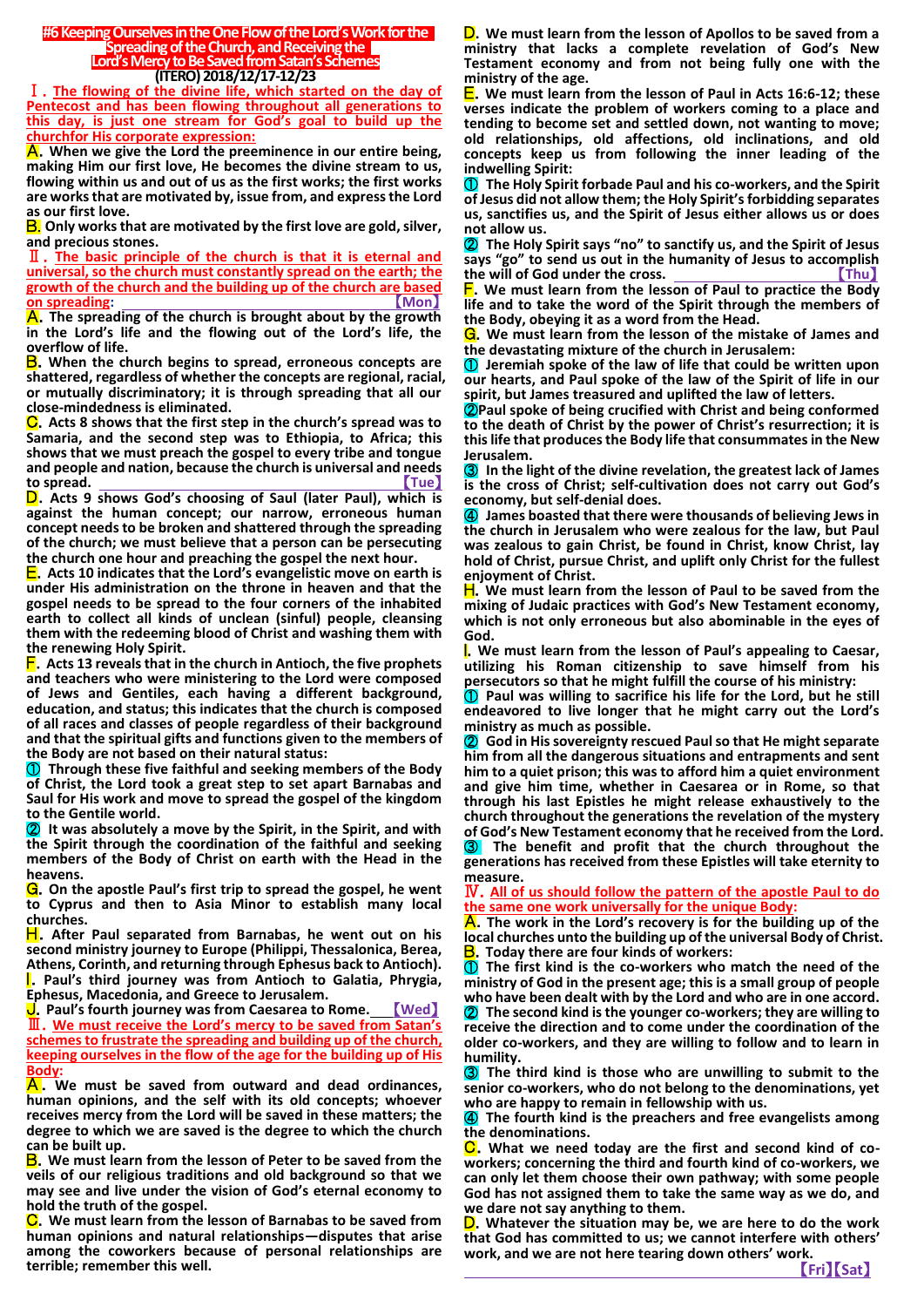#### Crucial Point①:One divine stream will produce gold, silver and precious stones on the positive side and shatter the racial and close-minded concepts on the negative side

OL1" Positive side": When we give the Lord the preeminence in our entire being, making Him our first love, He becomes the divine stream to us, flowing within us and out of us as the first works; the first works are works that are motivated by, issue from, and express the Lord as our first love. Only works that are motivated by the first love are gold, silver, and precious stones.

#### John 4:14 But whoever drinks of the water that I will give him shall by no means thirst forever; but the water that I will give him will become in him a fountain of water gushing up into eternal life.

OL2" Negative side": When the church begins to spread, erroneous concepts are shattered, regardless of whether the concepts are regional, racial, or mutually discriminatory; it is through spreading that all our close-mindedness is eliminated.

Col. 3:11 Where there cannot be Greek and Jew, circumcision and uncircumcision, barbarian, Scythian, slave, free man, but Christ is all and in all.

The flowing of this stream of the Holy Spirit is the fellowship of the Body of Christ. It is similar to the circulation of the blood in our physical bodies. The blood is flowing all the time from one part to another and then back again. In just such a way the stream of the Holy Spirit as the fellowship of the Body is flowing among the saints upon this earth.

Out of the flowing of the stream come the gold, the pearls, and the precious stones. Look at the picture in Genesis 2. These precious substances are for the building of God's dwelling place. Wherever the flowing is, material will be produced for the building of the church. Look at the tabernacle, the dwelling place of God in the Old Testament. On the shoulder pieces and on the breastplate of the high priest were precious stones set in gold. The apostle Paul tells us that the church is built with gold, silver, and precious stones. These are the materials that come out of the flowing of the current of the Holy Spirit. In Revelation we are told that the entire city, the New Jerusalem, is built with gold, with pearls, and with precious stones. How did all these materials come into being? They came simply from the flowing of the current of the divine life. Where the stream of the divine life is, there some material, some precious material, for the building of the church will come into being. You and I can never produce material for the building of the church. Only the flowing of the divine life, the current of the Holy Spirit, can do this. It has been flowing through the generations and is flowing today, and wherever it goes, gold, pearls, and precious stones are produced for God's building.

The spreading of the church can break through many barriers and eliminate many undesirable practices. In many places where the church is raised up, however, the saints may be narrow-minded. This was the case in Jerusalem. They had many Old Testament traditions and teachings that caused them to close themselves off from others....They sealed themselves up and despised other people; moreover, they did not communicate with others.

When the church begins to spread, erroneous concepts are shattered, regardless of whether the concepts are regional, racial, or mutually discriminatory.

It is through spreading that all our close-mindedness is eliminated. The New Testament shows that not long after the church in Jerusalem was raised up, God seemed to throw a huge stone into her midst; it seemed like a big "bomb," scattering the saints by its impact and forcing them to leave Jerusalem. God intervened because the church is neither of the Jews nor of

Jerusalem; the church is universal.

### Application:For Young working saints/graduate students

Your drinking of the water of life which quench our thirst is for this water to become a fountain within you to gush up and flow out. We need to pray for the six kinds of new ones (gospel friends, ones just baptized, backslidden ones, seeking ones in Christianity, ones just moved in, our family members) and flow out this water of life for them. You should not stop this flow. You need to keep preaching the gospel and keep this life flowing.

In this flow, we have gold, silver and precious stones for the building on the positive side and all the close-mindedness is eliminated on the negative side. Japanese people have this close-minded island-nation mentality and have the strong tendency of becoming exclusive unconsciously. This may due to the geographical factor of being an island-nation and also due to the history of isolation policy for 200 years during Edo period. Japanese can not change this close-mindedness by their own effort. But the divine stream will shatter this exclusive nature and erroneous discriminatory concepts

You will surely fail if you remain in the regional or racial realm in your business or study. Things not reaching the global standard are not evaluated. For the success of your business or study, you should get out of the regional and close-minded nature. For example, the magazines such as "Science" and "Nature" are the most excellent academic journals in the science field. And the articles which are published in these journals are highly evaluated around the world. And in business field, if a company is not spreading globally, it can not grow continually.

In such a consideration, we can say that your remaining in the flow in the church life and preaching the gospel with brothers and sisters by flowing out the water of life to others is the strategic focus you need to gain for you to be perfected and become the successful business person or researcher.

A brother's testimony: I worked for a big global U.S. company as a vice president. Often I was asked the questions like following, "Why you don't have the Japanese closemindedness among employees in Japanese branch offices (over 500 employees)". I replied like this, "I was raised up in the church and since there are a lot of kinds of races in the church, I could develop the diversity (acceptance for a range of different kinds of people) in a spontaneous way." Or "My wife is an Taiwanese and I am eating Chinese food every day." Thank the Lord. The Lord is shattering the Japanese closeminded nature in me little by little in the divine stream and keeps transforming me with gold, silver and precious stone. Because of this, I could communicate with the executives in the headquarter and succeed to draw large investment from them.

Prayer:" Oh Lord Jesus, I enjoy the Lord every day and go out for the gospel and to shepherd every week and flow out the life. Let me keep practicing the church life which flows out life! Only in such stream, my close-mindedness will be shattered so that I can be perfected to be useful to God and men. Thank and praise the Lord. Amen!"

### Hymn846 CHURCH ― ITS BUILDING

- 1. Oh, may my spirit flow, Oh, may it flow! Now I beseech Thee, Lord, Oh, may it flow! My past I would forsake, The iron walls would break, My spirit free would make; Oh, may it flow!
- 3. Oh, may my spirit flow, Oh, may it flow! For this I plead with Thee, Oh, may it flow! High-minded not to be, Pride shall not prison me, I'd flow unceasingly, In spirit flow.
- 6. Oh, may my spirit flow, Oh, may it flow! Answer my prayer, dear Lord, Oh, may it flow! Not just commune with Thee, I long to builded be, Mingle with others free In spirit, Lord.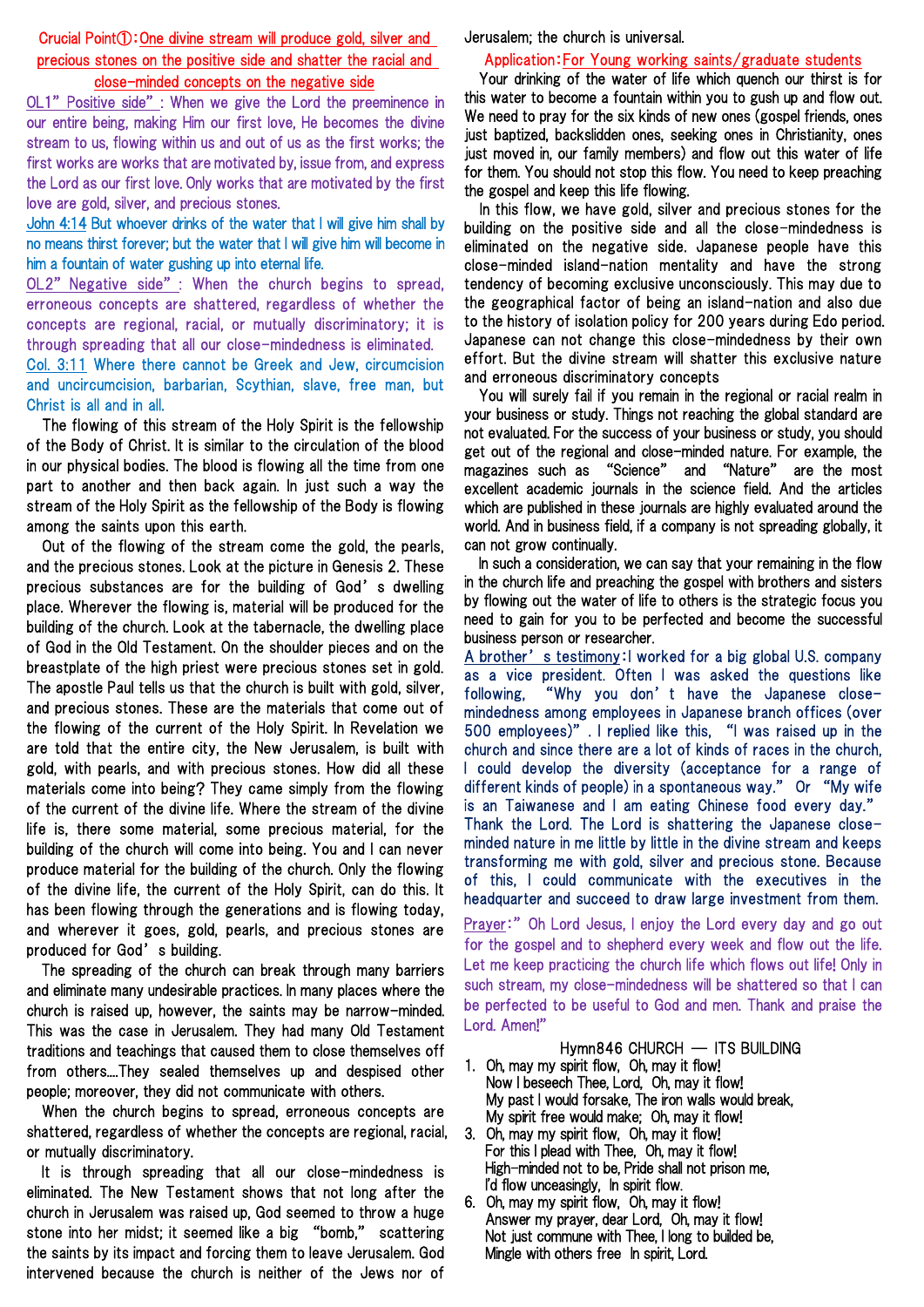#### Crucial Point②:The need to renew your values to build up the marriage life and build up the church life

OL1: We must receive the Lord's mercy to be saved from Satan' s schemes to frustrate the spreading and building up of the church, keeping ourselves in the flow of the age for the building up of His Body:

We must be saved from outward and dead ordinances, human opinions, and the self with its old concepts; whoever receives mercy from the Lord will be saved in these matters; the degree to which we are saved is the degree to which the church can be built up.

Gal. 2:20 I am crucified with Christ; and it is no longer I who live, but it is Christ who lives in me; and the life which I now live in the flesh I live in faith, the faith of the Son of God, who loved me and gave Himself up for me.

#### 21 I do not nullify the grace of God;

The first problem encountered in the spread of the church was the limitation and bondage of Judaism (Acts 15:1-34). The believers in Judea were Jews who still kept the traditions of Judaism; they looked at the church from a Jewish viewpoint....The Jews believed that their law, ordinances, and rituals were from God and pertained to piety; therefore, they considered themselves as those best able to keep God's word. Satan used this thought to severely limit the church.

Throughout church history, each time the church has spread, it has been through a group of people whom God empowered to break through religious rituals, ordinances, and dead letters.

On the one hand, we should obey the Bible, walk in its light, and comply with the teachings of the truth....On the other hand, however, we must ask ourselves whether our Bible knowledge and our light of the truth are dead or living. If we have only dead doctrines, this will limit and frustrate the church.

#### Application:For Marriage life

Husband and wife typifies Christ and the church. If you practice your marriage life with your Japanese cultural concept, you will lose God's blessing.

For example, according to the modern Japanese concept, unchastity and divorce due to the incompatibility of their temperaments are somewhat accepted. However, according to the divine revelation, any other reason including the incompatibility can not be justified to accept unchastity. Concerning this point, there is no reasoning and excuse can be justified. Because husband and wife typifies Christ and the church, any unchastity can not be accepted. You should realize as a Christian that God does not accept unchastity in any reason. Under this realization you need to build up your marriage life.

Moreover, you should go on to be saved from your old concept. To build up your marriage life as pleasant one, you need to understand the merit of your spouse and evaluate it highly. And for the shortcomings of your spouse, you should not blame them, realizing you yourself have the shortcomings. The building up of the marriage life is basically by additional method and not by deduction of the scores. So whether you are a husband or wife, you have the responsibility of building up your own marriage life in a positive way.

With such a view point, can you, as a husband, answer immediately if you are asked what kind of benefit you are getting from your wife? If you can not answer immediately, it means that you are not getting God's blessing enough by your own old concept toward your wife. The husbands need to be saved from their own ordinances like "predominance of men over women". By your mind being renewed, you need to be released from your old concept and have the marriage life which coincides with the values of Christ and the church.

Genesis 2:18 And Jehovah God said, It is not good for the man to be alone; I will make him a helper as his counterpart.

Eph. 5:28 In the same way the husbands also ought to love their own wives as their own bodies; he who loves his own wife loves himself.

And can you answer, as a wife, if asked in what aspect you are helping your husband? According to the Bible, the wife is the helper to the husband. With such a view, please build up your marriage life.

Proverbs 12:4 A worthy woman is the crown of her husband, But she who brings shame is like rottenness in his bones.

14:1 The wise woman builds her house, But the foolish one tears it down with her own hands.

31:10 Who can find a worthy woman? For her price is far above jewels. 11 The heart of her husband trusts in her, And he will have no lack of gain. 12 She does him good and not evil All the days of her life.

31:26 She opens her mouth with wisdom, And the law of kindness is on her tongue. 27 She watches closely over the ways of her household And does not eat the bread of idleness. 28 Her children rise up and call her blessed; Her husband also, and he praises her, saying: 29 Many daughters have done worthily, But you surpass them all. 30 Grace is deceitful, and beauty is vain; But a woman who fears Jehovah, she will be praised.

Ephesians 5:22-6:9 tell us the living needed in ethical relationships. The first mentioning is the husband and wife, then children and parents and then slaves and masters. This shows that the building up your marriage life is the basis of the family life and business life. By your marriage life being blessed, all the livings like your family life, business life, study life are blessed. This is ultimately for you to become the person who build up the church which is the subject of the book of Ephesians.

Please pray-read these verses concerning marriage life above and ponder upon them and pray. And please deal with your old concept by confessing your values. If you do so, your values concerning marriage life in your mind will be renewed.

Hymn 743 Various Aspects of the Inner Life - The New Heart and the New Spirit

- 1. God created us His vessels His expression to achieve; Thus He made a heart to love Him And a spirit to receive. 2. With our heart we have to love Him, With our spirit Him possess As our life, of Him partaking, That Himself we may express. 3. Satan has our heart corrupted, To our spirit death did give, That the Lord we should not contact But by self attempt to ive. 4. Thus the Lord in His salvation Heart and spirit has renewed To recover our receiving To recover our receiving And our loving aptitude.
- 5. It is by our heart's renewal We may God in love pursue,
- 6. Every true and pure and single To the Lord our heart must be, Poor in spirit, ever seeking God to contact constantly.
- And in newness of the spirit We may contact God anew.
- 7. Keep our heart, Lord, in love's freshness, And our spirit strengthen more, That in newness of the spirit We may touch Thee o'er and o'er.